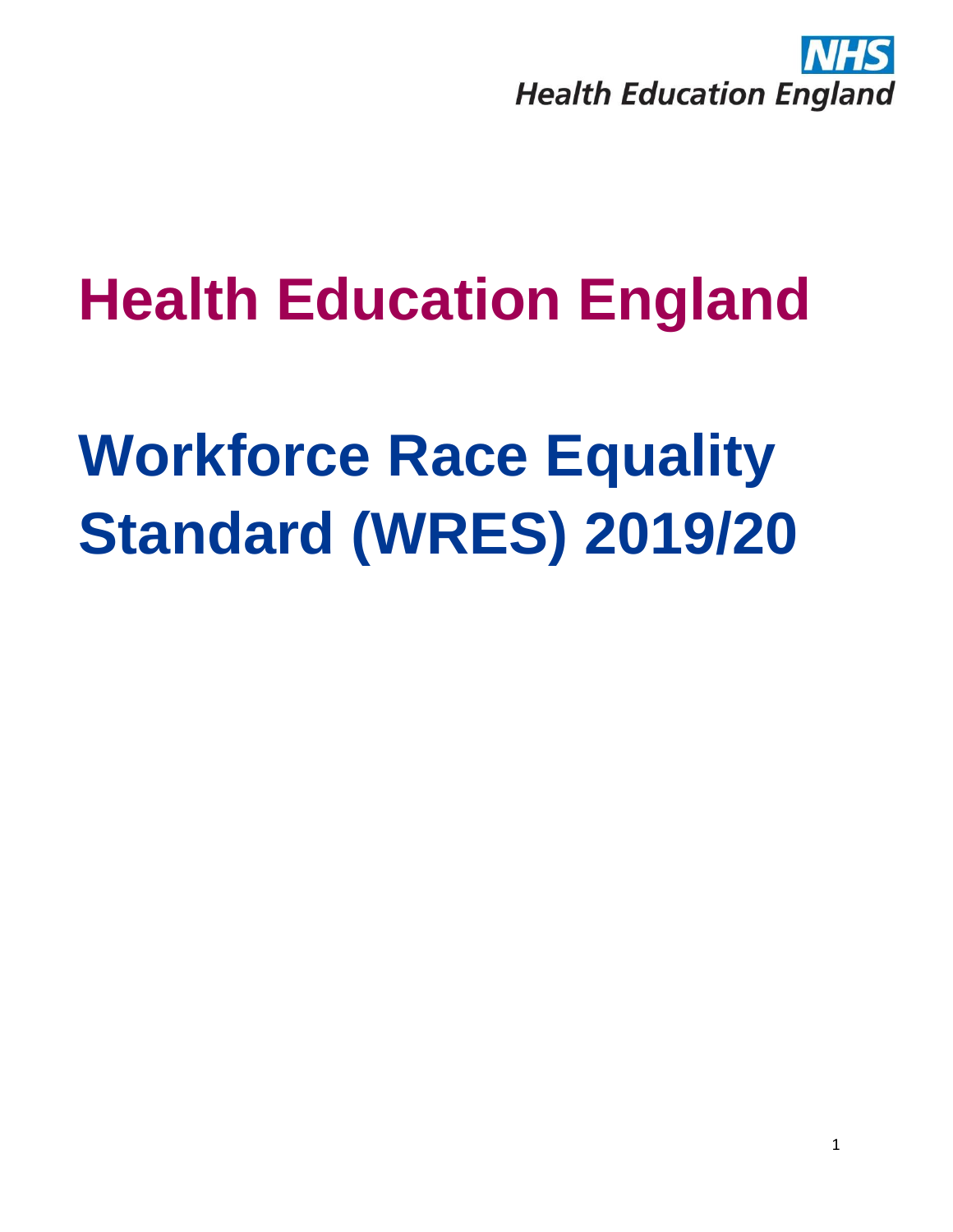## **Contents**

| 1.                 |                                                                                                    |  |
|--------------------|----------------------------------------------------------------------------------------------------|--|
| 2.                 |                                                                                                    |  |
| 2.1.               |                                                                                                    |  |
| 2.2.               | Domain 2 - Relative Likelihood of colleagues being appointed from shortlisting across all posts  6 |  |
| 2.3.               |                                                                                                    |  |
| 2.4                |                                                                                                    |  |
| 2.5.               | Domain 5 – Percentage of colleagues experiencing harassment, bullying or abuse from patients,      |  |
| 2.6.               |                                                                                                    |  |
| 2.7.               |                                                                                                    |  |
| 2.8                |                                                                                                    |  |
| 2.9.<br>workforce. | Domain 9 – Difference between the organisations Board, voting membership and its overall           |  |
| 3.                 |                                                                                                    |  |
|                    |                                                                                                    |  |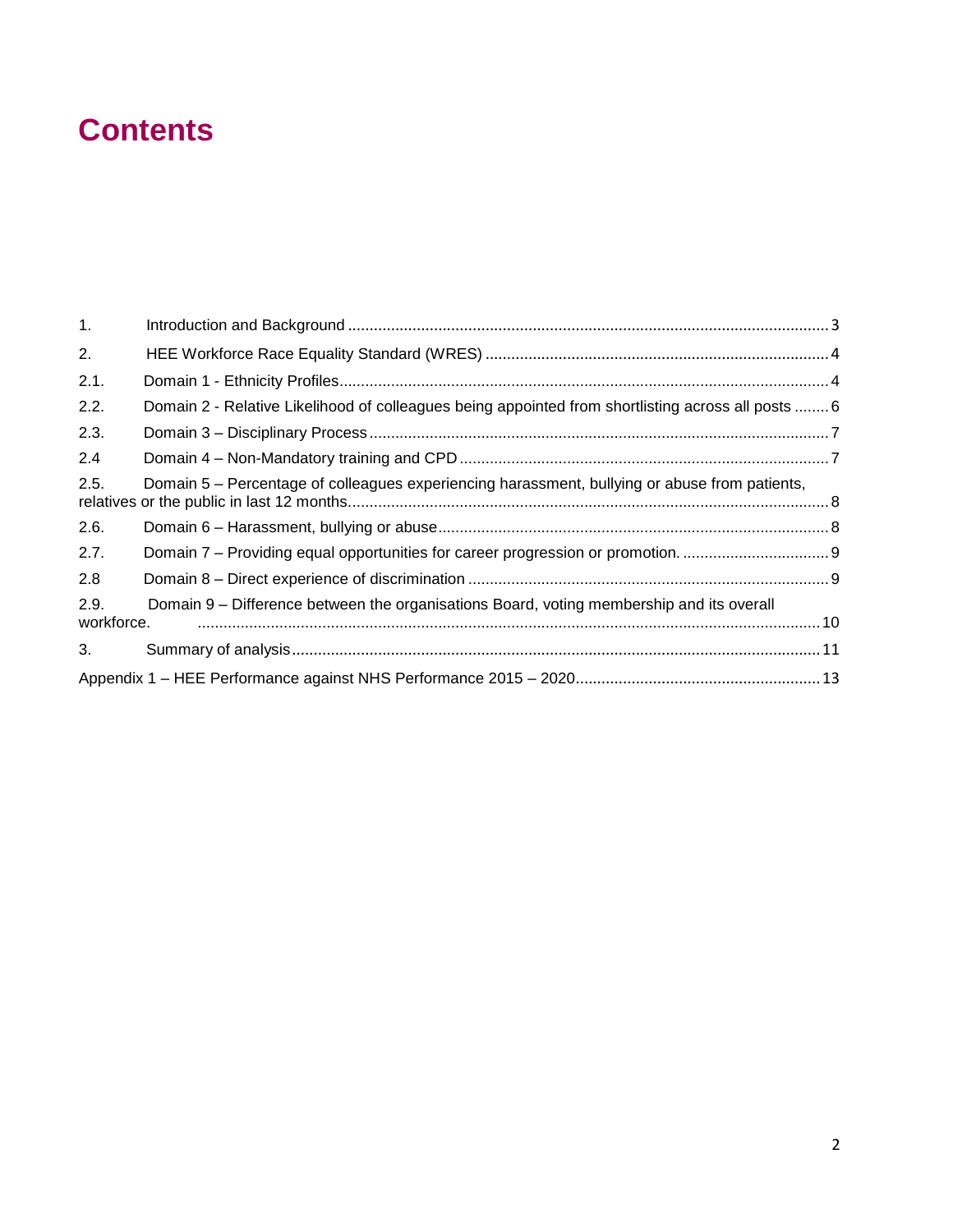## <span id="page-2-0"></span>**1. Introduction and Background**

- 1.1. The NHS Workforce Race Equality Standard (WRES) was made available to the NHS in April 2015. It was developed following sustained engagement and consultation with key stakeholders within NHS organisations across England and using expert advice on the factors that would provide measurable and meaningful indicators of equality performance on which organisations can develop and improve.
- 1.2. The main purpose of the WRES is:
	- $\checkmark$  to help local, and national, NHS organisations (and other organisations providing NHS services) to review their data against the nine WRES indicators,
	- $\checkmark$  to produce action plans to close the gaps in workplace experience between white and Black and Ethnic Minority (BAME) colleagues, and,
	- $\checkmark$  to improve BAME representation at the Board level of the organisation.
- 1.3. Commissioned by the NHS Equality and Diversity Council (EDC) and NHS England, the design and development of the WRES is underpinned by engagement with, and contributions from, the NHS and national healthcare organisations, including the WRES Strategic Advisory Group.
- 1.4. There is considerable evidence that the less favourable treatment of BAME colleagues in the NHS, through poor treatment and opportunities, has a significant impact on colleague well-being, patient outcomes and on the efficient and effective running of the NHS and that the measures needed to address such discrimination will benefit patient care and organisational effectiveness.
- 1.5. Research and evidence show, for example, that white shortlisted applicants are on average much more likely to be appointed than BAME shortlisted applicants.
- 1.6. BAME colleagues are more likely than white colleagues to experience harassment, bullying or abuse from other colleagues; are more likely to experience discrimination at work from colleagues and their managers, and are much less likely to believe that their organisation provides equal opportunities for career progression.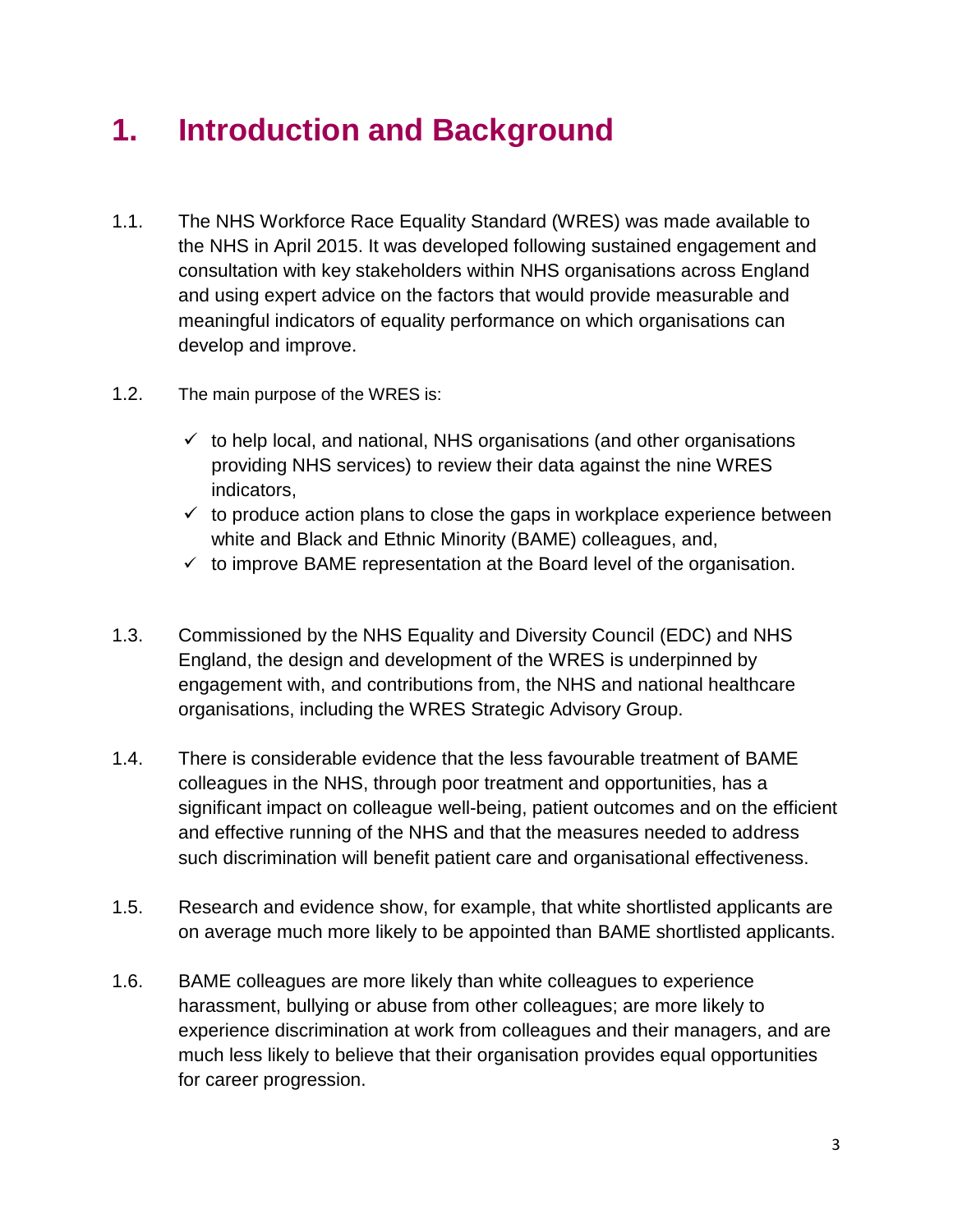- 1.7. In general, the proportion of NHS board members and senior managers who are of BAME origin is significantly smaller than the proportion within the total NHS workforce and the local communities served.
- 1.8. National healthcare bodies, including ourselves, are committed to supporting the work on the WRES across the NHS. We also take seriously our responsibilities as an employer to review our own performance against the WRES, and we commit to publishing our data and action plans on our website and intranet, in addition to submitting our data to NHS England for them to publish as appropriate.
- 1.9. The following information provides insight into Health Education England's current position against WRES domains and offers a comparison to prior years in order to track progress over a sustained period.

## <span id="page-3-0"></span>**2.HEE Workforce Race Equality Standard (WRES)**

#### <span id="page-3-1"></span>**2.1. Domain 1 - Ethnicity Profiles**



2.1.1. The overall BAME colleague representation within HEE has increased by 3.5% to 19.2% in 2019/20 (15.7% as at 31 March 2019).Whilst white colleague representation has decreased by a similar percentage, colleagues not disclosing their information remains a factor in determining the overall representation of BAME colleagues within the organisation. From an NHS wide perspective, HEE remains slightly below the NHS average of BAME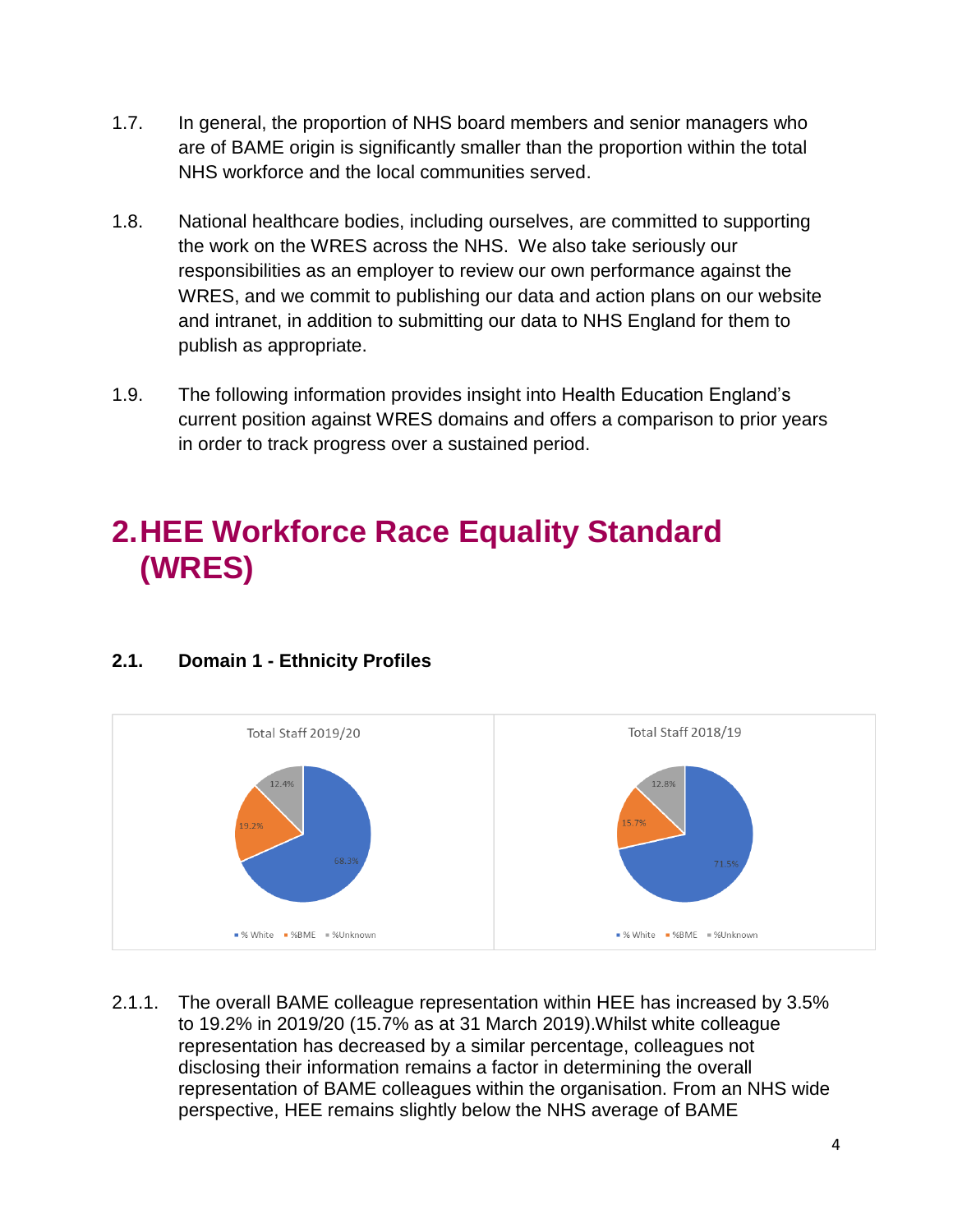representation of 20.7%<sup>1</sup>. As a national organisation we would wish to be representative at all levels of the population we serve. From the census information (2011) the BAME population of the UK was 14%<sup>2</sup>

- 2.1.2. The charts below provide an analysis of ethnicity within our two colleague groups: Agenda for Change (which encompasses our administrative, clerical and management grades) and Medical and Dental (which represents only those directly employed by HEE). Whilst BAME colleague representation has improved within both groups the progress made in Medical and Dental groups is significantly greater.
- 2.1.3. It should be noted that our organisational profile was significantly altered in 2019/20 through the TUPE of colleagues from University of London. The ethnicity profile of this group of colleagues was 49% white and 42% BAME. This should be taken into account when reviewing if activity to improve the diversity of the organisation are having desired impact or not.



2.1.4. The below chart shows the relative representation of white and BAME colleagues within the Agenda for Change, Executive and Senior Manager and Medical and Dental grades. Whilst BAME colleague representation has improved within in some areas, most notably in Medical and Dental, there is more work required in the higher AfC grades (Grade 8B and above).

 $\overline{\phantom{a}}$ <sup>1</sup> NHS England data

<sup>2</sup> ONS data taken from gov.uk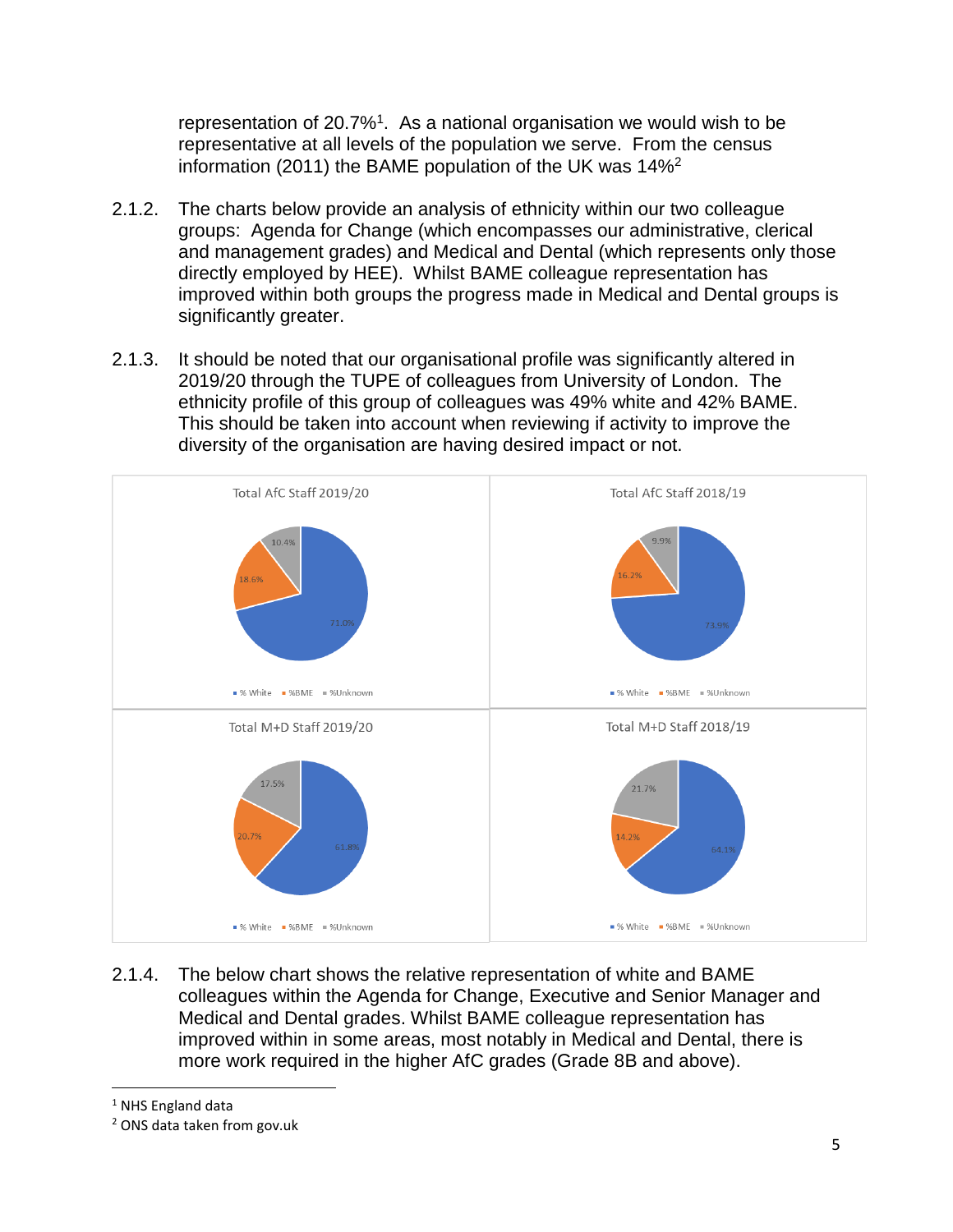

#### <span id="page-5-0"></span>**3.2. Domain 2 - Relative Likelihood of colleagues being appointed from shortlisting across all posts**

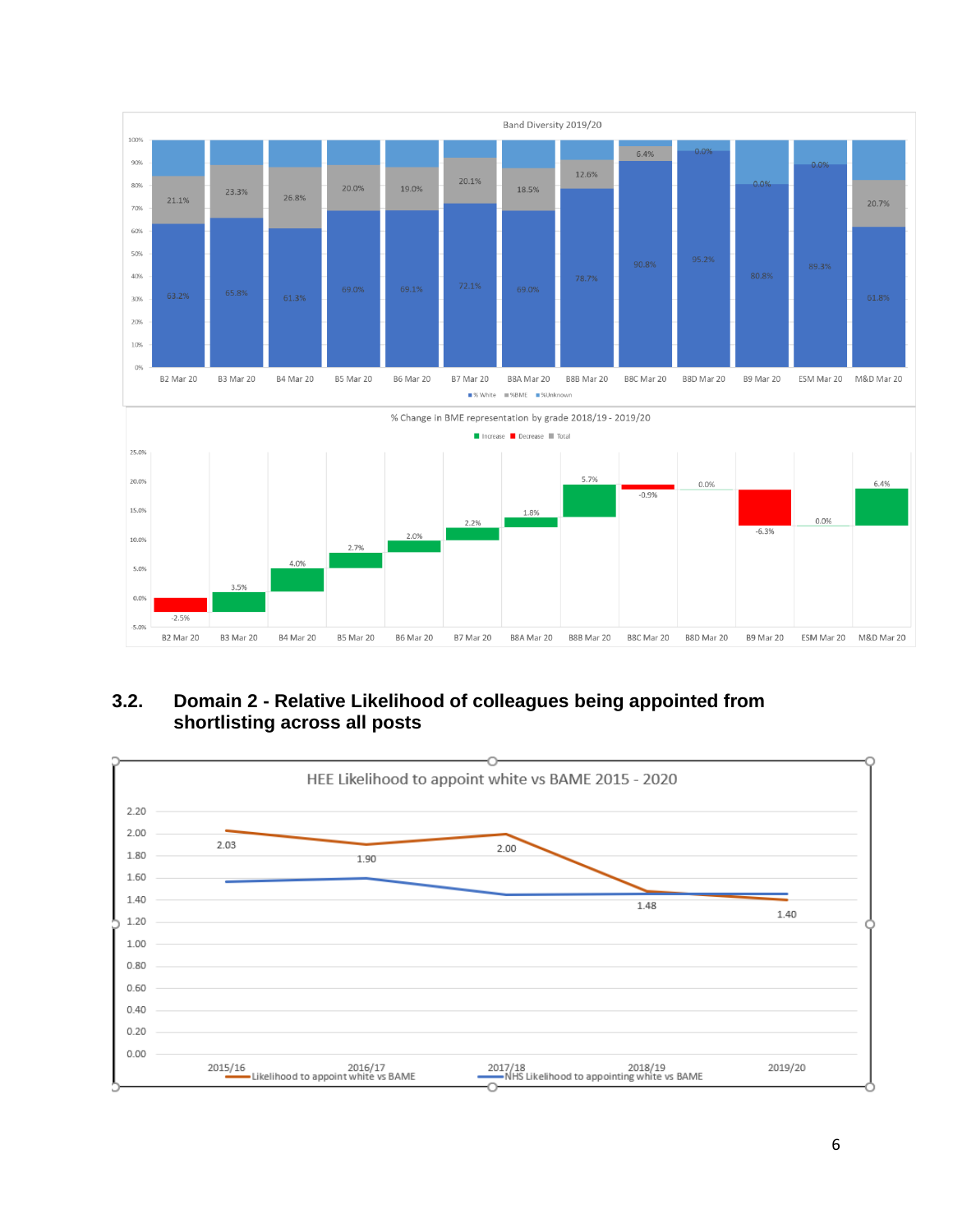- 3.2.1. The likelihood of white colleagues being appointed from shortlisting has reduced from 1.48 to 1.40. This is a positive trend, which has continued since reporting commenced in 2015/16. In particular the number of candidates not disclosing ethnicity has also reduced which improves the accuracy of reporting.
- 3.2.2. The NHS wide comparator here is 1.46 (as of 31 March 2019)
- <span id="page-6-0"></span>**3.3. Domain 3 – Relative likelihood of BAME colleagues entering the formal disciplinary process compared to white colleagues Disciplinary Process**

|                                                                       | Data item                                                                                                                                | <b>Measure</b> | 31 March 2019 |             |                | 31 March 2020 |             |                |
|-----------------------------------------------------------------------|------------------------------------------------------------------------------------------------------------------------------------------|----------------|---------------|-------------|----------------|---------------|-------------|----------------|
|                                                                       |                                                                                                                                          |                | <b>White</b>  | <b>BAME</b> | <b>Unknown</b> | <b>White</b>  | <b>BAME</b> | <b>Unknown</b> |
|                                                                       | # of colleagues                                                                                                                          | Headcount      | 1976          | 434         | 355            | 2016          | 567         | 367            |
| Relative<br>likelihood                                                | # entering formal<br>disciplinary process                                                                                                | Headcount      | 2             |             | 0              | 13            | 4           |                |
| οf<br>colleagues<br>entering<br>the formal<br>disciplinary<br>process | <b>Relative likelihood</b><br>of BAME<br>colleagues<br>entering the formal<br>disciplinary<br>process compared<br>to white<br>colleagues |                |               | 2.28        |                |               | 1.09        |                |

- 2.3.1. The number of colleagues who are subject to formal disciplinary processes within HEE is extremely small in comparison to the size of the organisation. Significant focus is given to resolving conduct matters at informal stages wherever possible.
- 2.3.2. The relative likelihood achieved in 2019/20 shows that there is no clear disparity in entering disciplinary procedures between the two ethnic groups
- 2.3.3. As in other data sets the impact of 'unknown' ethnicity makes drawing true conclusions difficult.
- 2.3.4. The NHS wide comparator here is 1.22 (as at 31 March 2019. More current data set not yet available).

#### <span id="page-6-1"></span>**2.4. Domain 4 – Relative likelihood of white colleagues accessing nonmandatory training and CPD compared to BAME colleagues**

| Relative                                | Data item                                                            | <b>Measure</b> |              | <b>31 March 2019</b> |                | <b>31 March 2020</b> |            |                |
|-----------------------------------------|----------------------------------------------------------------------|----------------|--------------|----------------------|----------------|----------------------|------------|----------------|
| likelihood of                           |                                                                      |                | <b>White</b> | <b>BAM</b>           | <b>Unknown</b> | <b>White</b>         | <b>BAM</b> | <b>Unknown</b> |
| colleagues                              |                                                                      |                |              |                      |                |                      |            |                |
| accessing<br>non-                       | Number of colleagues in<br>workforce:                                | Headcount      | 1976         | 434                  | 355            | 2016                 | 567        | 367            |
| mandatory<br>training and<br><b>CPD</b> | Number of colleagues<br>accessing non-mandatory<br>training and CPD: | Headcount      | 303          | 43                   | 55             | 221                  | 42         | 18             |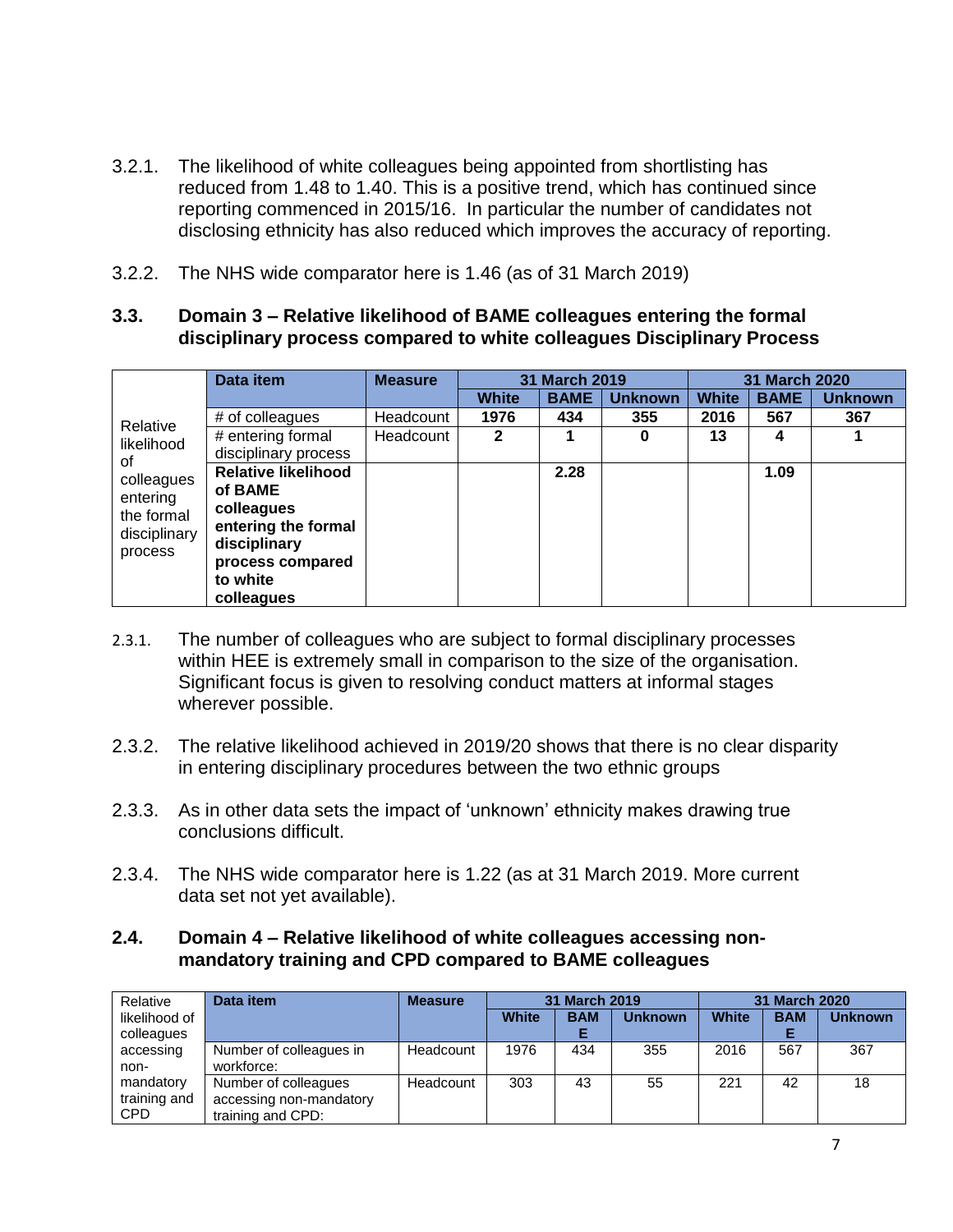| Relative likelihood of<br>White colleagues | 1.55 | 1.48 |  |
|--------------------------------------------|------|------|--|
| accessing non-mandatory                    |      |      |  |
| training and CPD<br>compared to BAME       |      |      |  |
| colleagues                                 |      |      |  |

- 2.4.1. This measurement currently includes only non-mandatory training that is selfrecorded on HEE's ESR database and the diversity profile of those colleagues accessing the HEE internal apprenticeship scheme. This is representative of the information we are able to access at a corporate level but is a narrow interpretation of learning activity across HEE. This is due to devolved allocation of learning budgets and the lack of corporate reporting against such spend. From April 2020 HEE has instigated an alternative approach to learning with all budgets held centrally and as a result, accessibility to funding and reporting on such learning is more easily achieved.
- 2.4.2. Based on the information we are currently able to report upon the relative likelihood of white colleagues accessing non-mandatory learning has reduced slightly to 1.48 (from 1.55 in 2018/19)
- 2.4.3. The NHS wide comparator here is 1.15 (as at 31 March 2019. More current data set not yet available).
- <span id="page-7-0"></span>**2.5. Domain 5 – Percentage of colleagues experiencing harassment, bullying or abuse from patients, relatives or the public in last 12 months.**
- **2.5.1.** HEE is not a direct patient facing organisation so this domain is not measured.

#### <span id="page-7-1"></span>**2.6. Domain 6 – Percentage of BAME colleagues experiencing harassment, bullying or abuse from colleagues in the last 12 months**

| Data item                                                                                                              | <b>Measure</b> | 31 March 2019 |             |                |              | 31 March 2020 |                |
|------------------------------------------------------------------------------------------------------------------------|----------------|---------------|-------------|----------------|--------------|---------------|----------------|
|                                                                                                                        |                | <b>White</b>  | <b>BAME</b> | <b>Unknown</b> | <b>White</b> | <b>BAME</b>   | <b>Unknown</b> |
| $%$ of<br>colleagues<br>experiencing<br>harassment,<br>bullying or<br>abuse from<br>colleagues in<br>last 12<br>months | Headcount      | 14%           | 15%         |                | 14%          | 15%           |                |

2.6.1. In prior years, HEE has conducted colleague surveys on a biennial basis. As such the last colleague survey results emanate from the 2018 survey with a comparator from prior year therefore not available.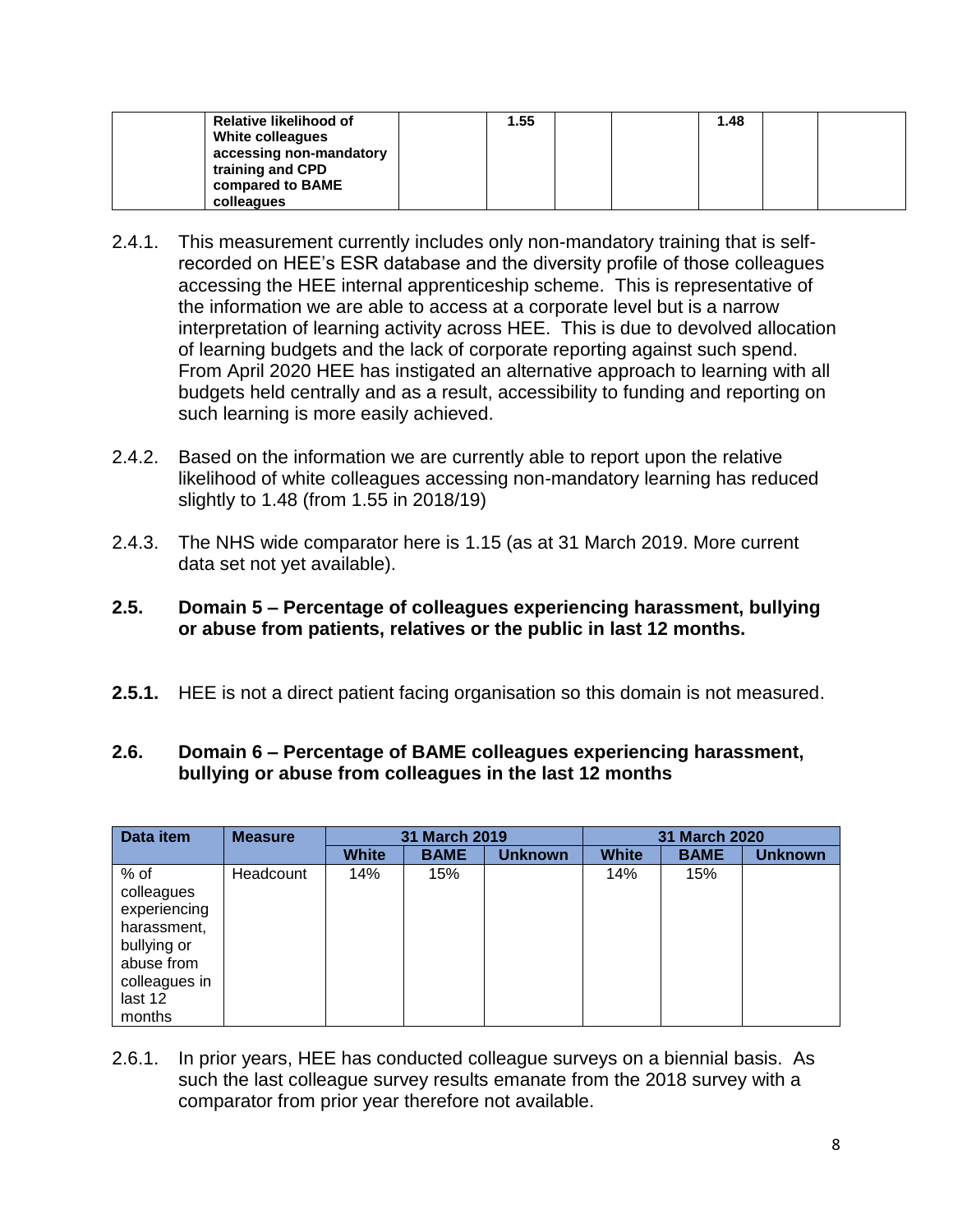- 2.6.2. Going forward, HEE is proposing to introduce a quarterly pulse survey focused on our Best Place to Work ambitions, which includes questions relating to harassment, bullying and abuse from other colleagues. As such we will better able to track any trends in this area.
- 2.6.3. The NHS wide comparator here is 29% for BAME colleagues and 24.2% for White colleagues (as at 31 March 2019. More current data set not yet available).

#### <span id="page-8-0"></span>**2.7. Domain 7 – Percentage of BAME colleagues believing that trust provides equal opportunities for career progression or promotion**

| Data item                                                                                                                         | <b>Measure</b> |              | 31 March 2019 | 31 March 2020  |              |             |                |
|-----------------------------------------------------------------------------------------------------------------------------------|----------------|--------------|---------------|----------------|--------------|-------------|----------------|
|                                                                                                                                   |                | <b>White</b> | <b>BAME</b>   | <b>Unknown</b> | <b>White</b> | <b>BAME</b> | <b>Unknown</b> |
| % colleagues<br>believing that<br>organisation<br>provides<br>equal<br>opportunities<br>for career<br>progression<br>or promotion | Percentage     | 83%          | 57%           |                | 83%          | 57%         |                |

- 2.7.1. In prior years, HEE has conducted colleague surveys on a biennial basis. As such the last colleague survey results emanate from the 2018 survey with a comparator from prior year therefore not available.
- 2.7.2. Going forward, HEE is proposing to introduce a quarterly pulse survey focused on our Best Place to Work ambitions, which includes questions relating to opportunities to learn and progress. As such we will better able to track any trends in this area.
- 2.7.3. The NHS wide comparator here is 69.9% for BAME and 86.3% for White colleagues (as at 31 March 2019. More current data set not yet available).

#### <span id="page-8-1"></span>**2.8. Domain 8 - Percentage of BAME colleagues personally experiencing discrimination at work from a manager/team leader or other colleagues**

| Data item                                                                                   | <b>Measure</b> | <b>31 March 2019</b> |             |                | <b>31 March 2020</b> |             |                |  |
|---------------------------------------------------------------------------------------------|----------------|----------------------|-------------|----------------|----------------------|-------------|----------------|--|
|                                                                                             |                | <b>White</b>         | <b>BAME</b> | <b>Unknown</b> | <b>White</b>         | <b>BAME</b> | <b>Unknown</b> |  |
| % colleagues<br>personally<br>experienced<br>discrimination<br>at work from<br>Manager/team | Percentage     | 5%                   | 12%         |                | 5%                   | 12%         |                |  |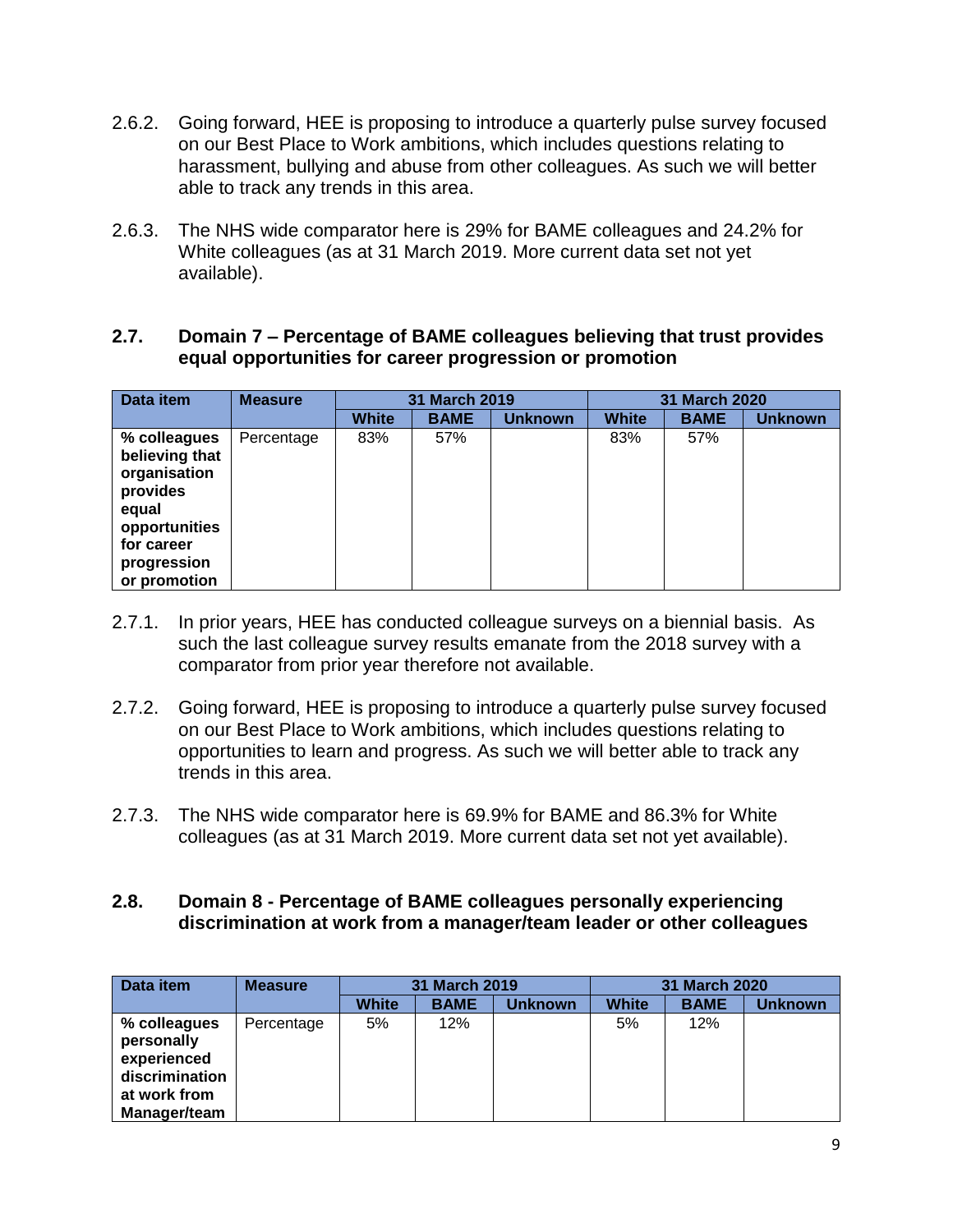| leader or |  |  |  |  |
|-----------|--|--|--|--|
| other     |  |  |  |  |
| colleague |  |  |  |  |

- 2.8.1. In prior years, HEE has conducted colleague surveys on a biennial basis. As such the last colleague survey results emanate from the 2018 survey with a comparator from prior year therefore not available.
- 2.8.2. Going forward, HEE is proposing to introduce a quarterly pulse survey focused on our Best Place to Work ambitions, which includes questions relating to discrimination from other colleagues. As such we will better able to track any trends in this area.
- 2.8.3. The NHS wide comparator here is 15.3% of BAME colleagues and 6.4% of White colleagues (as at 31 March 2019. More current data set not yet available).



#### <span id="page-9-0"></span>**2.9. Domain 9 – BAME board membership**

- 2.9.1. The composition of the Board has improved in relation to its diversity with 10.5% of the Board made up by BAME colleagues
- 2.9.2. Whilst improving, the Board remains unrepresentative of the whole organisation, albeit it compares favourably to NHS averages (8.4% BAME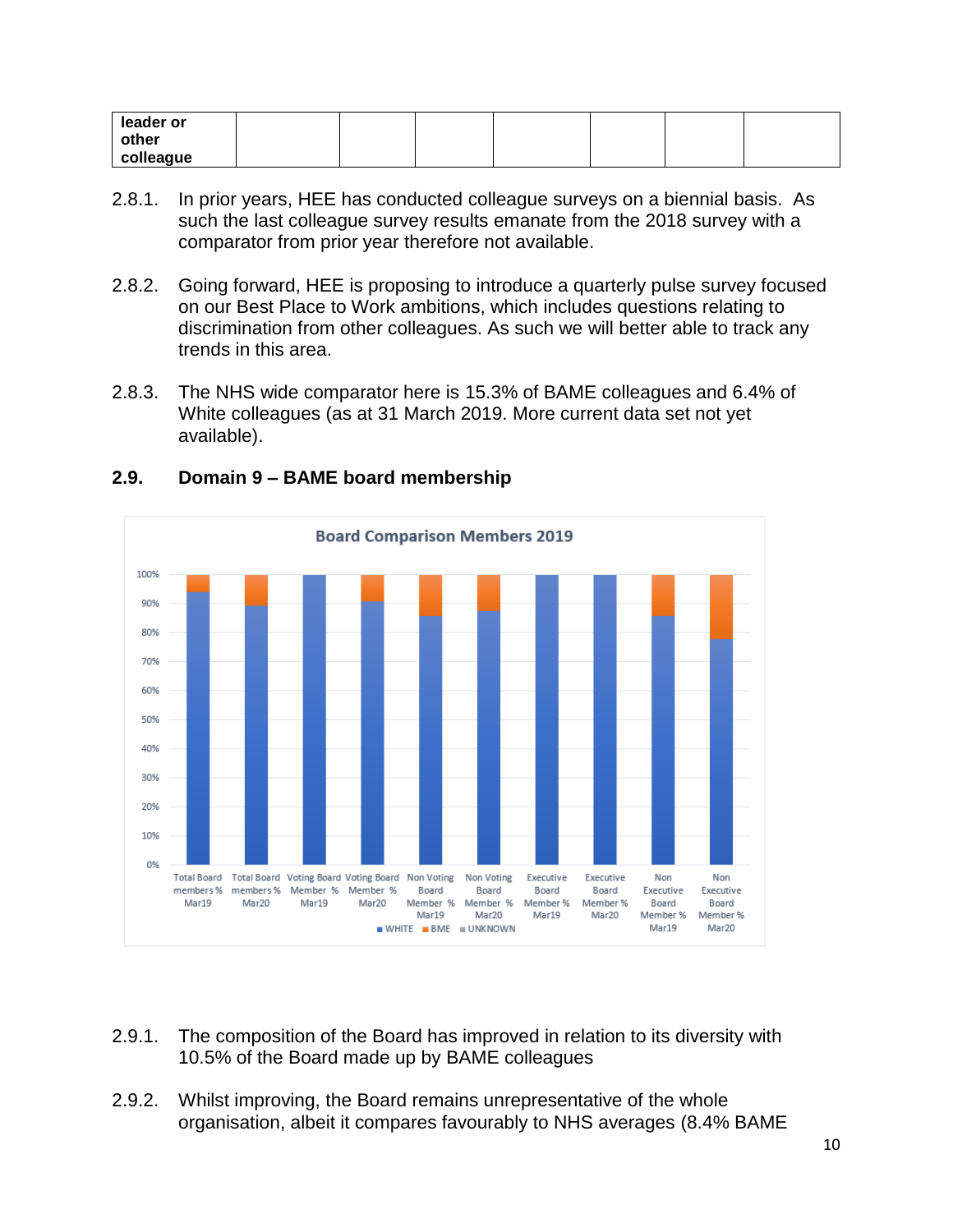colleagues).

## <span id="page-10-0"></span>**3. Summary of analysis**

- 3.1. HEE has continued to make progress across WRES domains in 2019/20 with all domains that are able to be measured accurately showing improvement. The data provided as an appendix demonstrates HEE performance against NHS performance in the WRES domains for the period 2015 – 2020.
- 3.2. Whilst positive progression is demonstrated, the overall performance of HEE against NHS or UK statistics is not considered sufficient.
- 3.3. In addition, there remain areas where reporting is not considered sufficiently robust to provide accurate analysis and amendments have been made to mitigate this for 2020/21. We remain inhibited to accurately assess our organisation against the WRES domains due to non-disclosure of ethnicity by colleagues.
- 3.4. Our priority for 2020/21 remains on Domain 1, 2 and 7 with careful consideration of Domains 4, 6 and 8 as our ability to report on these domains improves against more frequent colleague surveys. In particular we wish to address
	- $\checkmark$  under-representation of BAME colleagues at grades 8b and above, and at very senior levels within HEE
	- $\checkmark$  over-representation of BAME colleagues at grades 1 4 within HEE
	- $\checkmark$  percentage of applications received from BAME colleagues that are shortlisted for selection processes within HEE
	- $\checkmark$  continued improvement of the likelihood of a BAME colleague to be appointed to a role within HEE
	- $\checkmark$  percentage of BAME colleagues who feel able to learn and progress within HEE
- 3.5. HEE Executive and Board will consider and take further advice on what strategies should be implemented to achieve the improvements that we wish to seek. We will work in partnership with our Trades Union representatives and our colleague network groups to collectively achieve improvements in diversity and inclusion across HEE.
- 3.6. In addition, the reporting frequency of WRES indicators will be increased to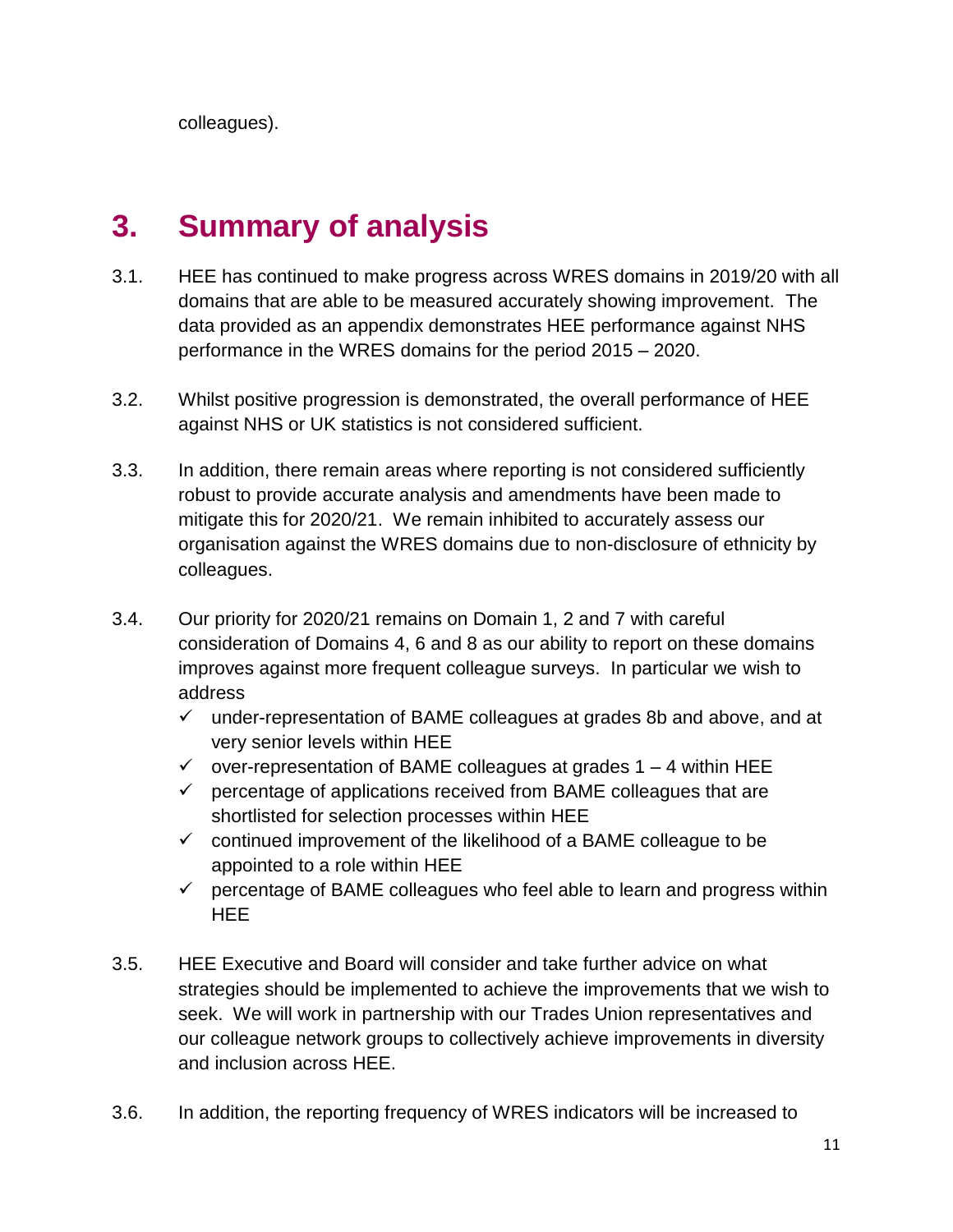quarterly together with the ability to report at regional level which will provide an enhanced review of our performance at a number of levels within the organisation. This information will be reported to HEE Board and published on our intranet.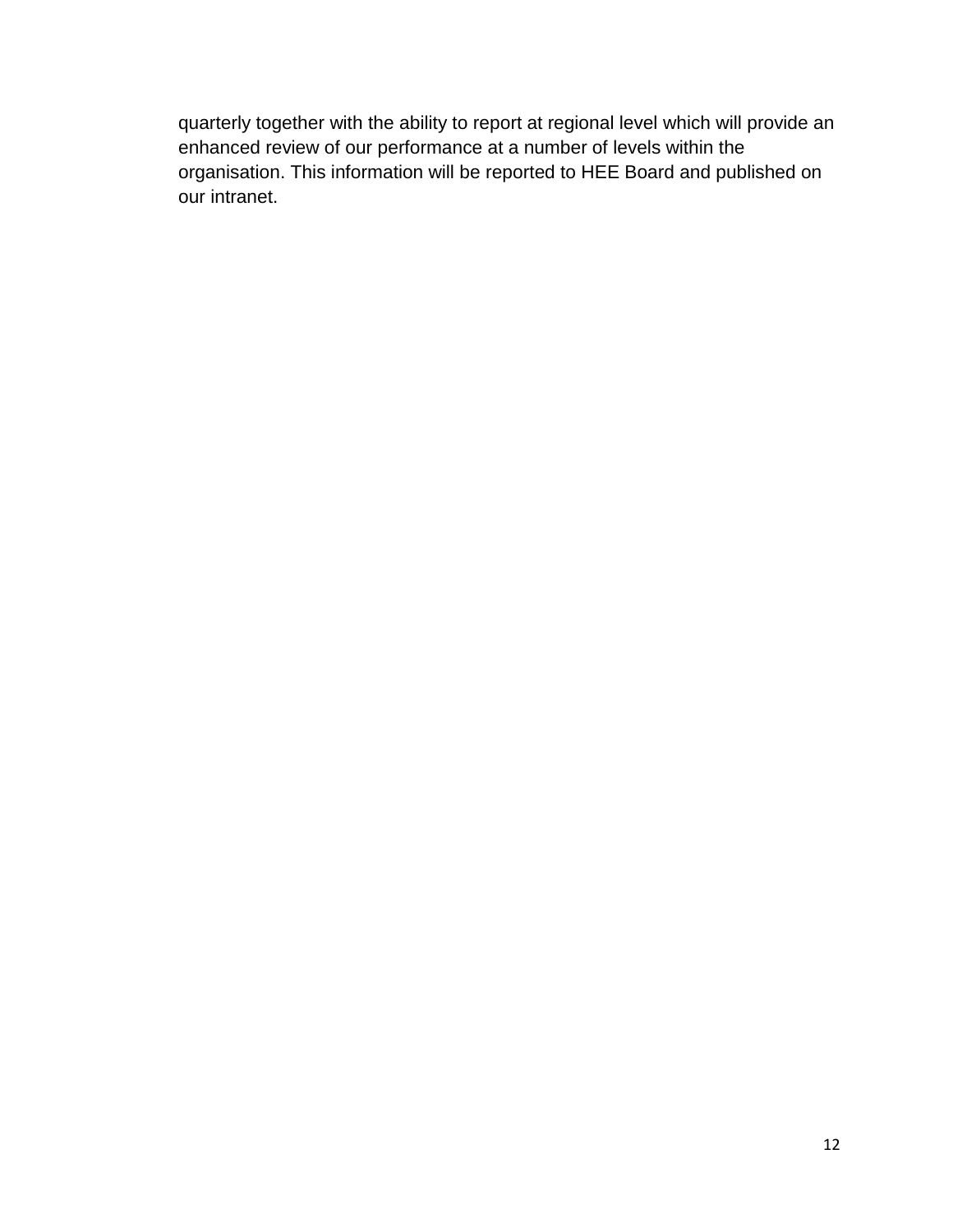## <span id="page-12-0"></span>**Appendix 1 – HEE Performance against NHS Performance 2015 – 2020**

**Data comparisons compiled from [NHS England WRES data analysis report 2019](https://www.england.nhs.uk/wp-content/uploads/2020/01/wres-2019-data-report.pdf) and HEE WRES Submissions 2015-2020**

#### **Domain 1 – Ethnicity profile**



**Domain 2 – Relative Likelihood to appoint white vs BAME**

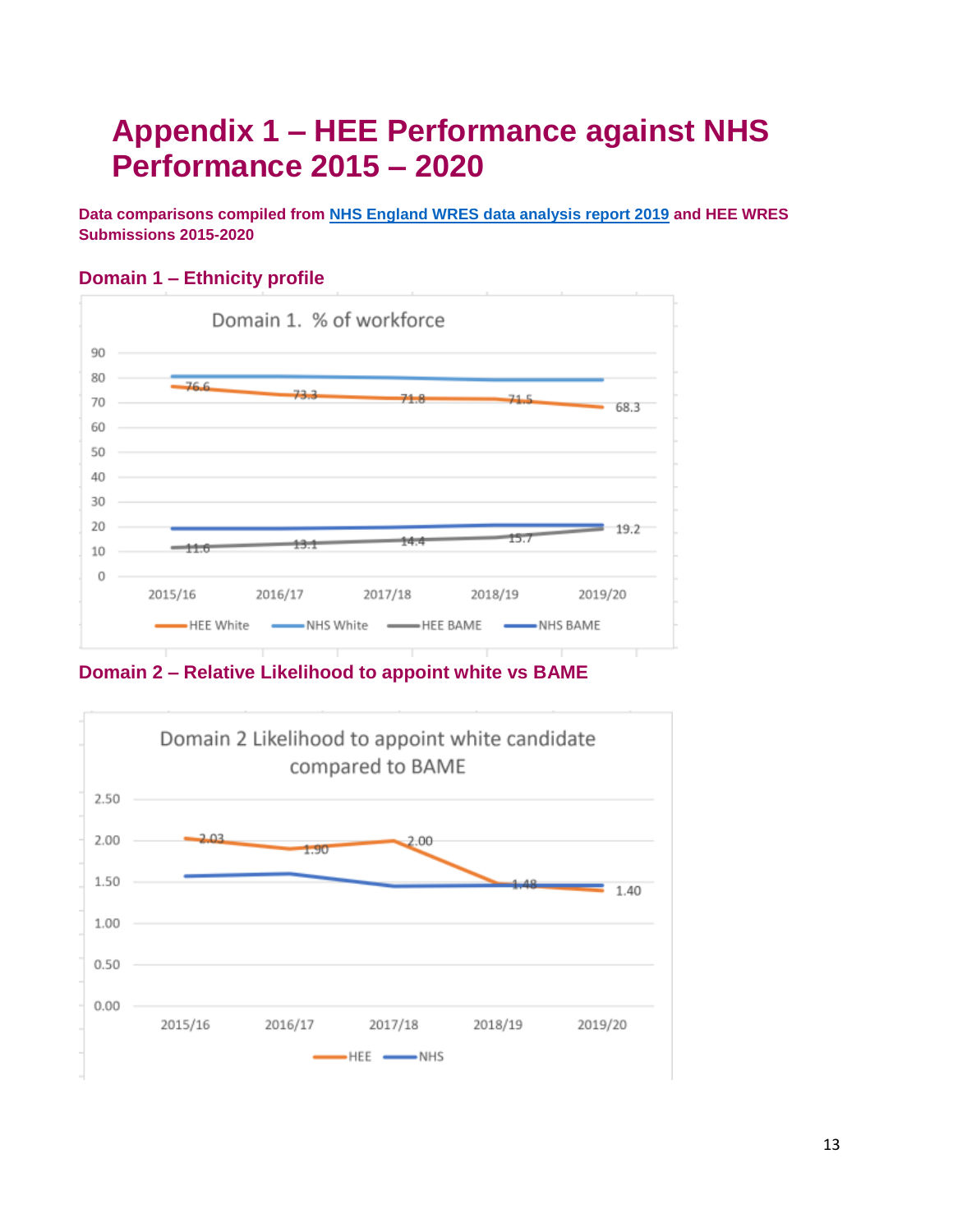#### **Domain 3 – Relative likelihood of BAME colleagues entering the formal disciplinary process**



#### **Domain 4 – Relative likelihood of BAME colleagues accessing non-mandatory training and CPD**

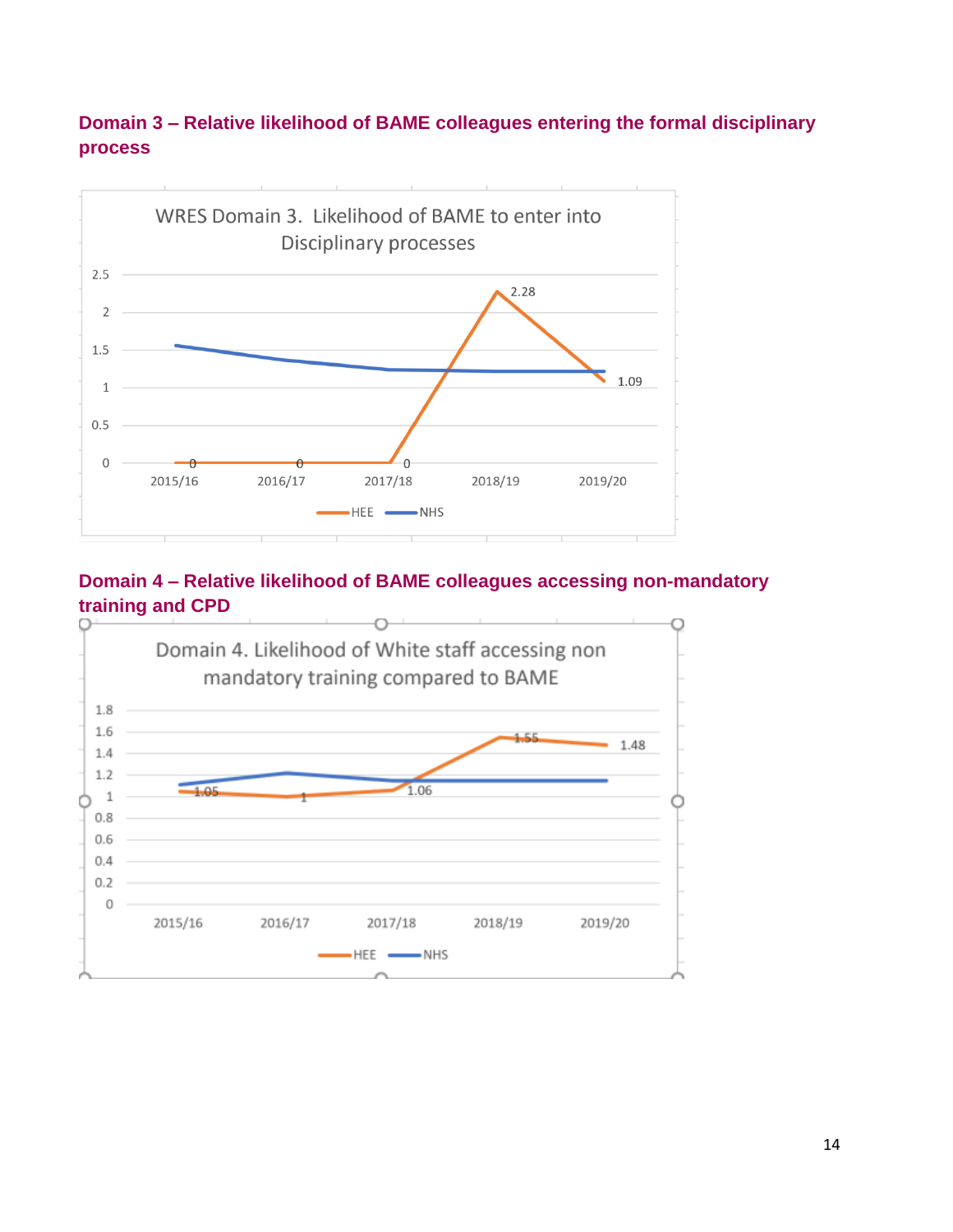#### **Domain 6 – Percentage of colleagues experiencing harassment, bullying or abuse from colleagues**



#### **Domain 7 – Percentage of colleagues believing the organisation provides equal opportunities for career progressing or promotion**